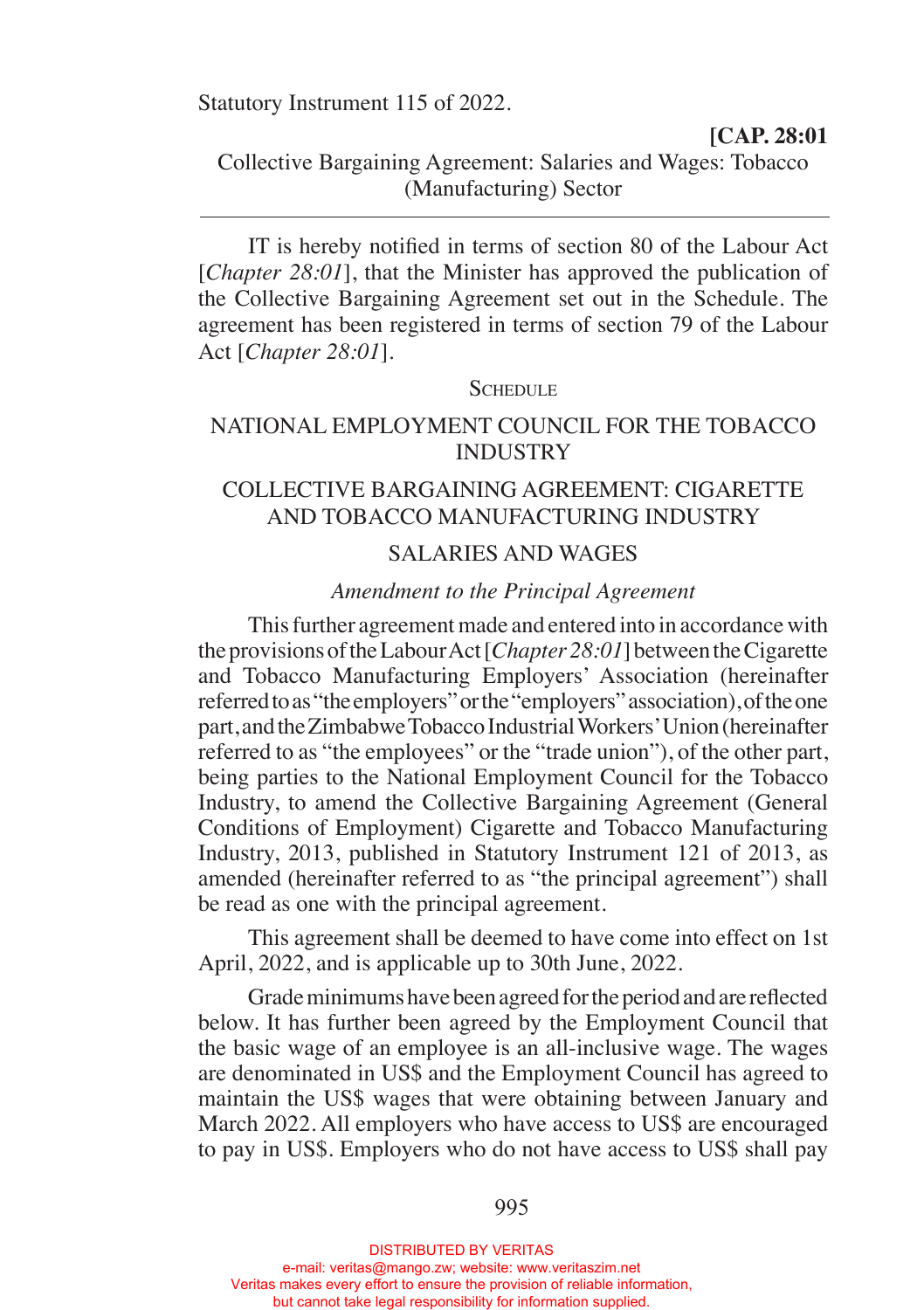# Collective Bargaining Agreement: Salaries and Wages: Tobacco (Manufacturing) Sector

the US\$ wage equivalent using the official auction rate obtaining on the first Wednesday of the month. The NEC shall provide, in every month, schedules of the applicable wages rates in ZWL\$. In addition, it has been agreed by the Employment Council that this does not preclude Employers and Employees at Company level Works Council to improve on conditions of service.

| <b>GRADE</b>   |                | <b>APRIL-JUNE 2022</b><br>US\$ | <b>MARCH 2022</b><br><b>ZWL\$</b> Equivalent<br>(124.01890) | <b>APRIL 2022</b><br><b>ZWL\$</b> Equivalent<br>(145.87210) |
|----------------|----------------|--------------------------------|-------------------------------------------------------------|-------------------------------------------------------------|
| $\mathbf{1}$   | 1              | 391,00                         | 48 491,3899                                                 | 57 035,99                                                   |
|                | $\overline{2}$ | 397,00                         | 49 235,5033                                                 | 57 911,22                                                   |
| $\overline{c}$ | 1              | 402,00                         | 49 855,5978                                                 | 58 640,58                                                   |
|                | $\overline{c}$ | 408.00                         | 50 599,7112                                                 | 59 515,82                                                   |
| 3              | $\mathbf{1}$   | 414,00                         | 51 343,8246                                                 | 60 391,05                                                   |
|                | $\overline{2}$ | 420,00                         | 52 087,938                                                  | 61 266,28                                                   |
| $\overline{4}$ | $\mathbf{1}$   | 426,00                         | 52 832,0514                                                 | 62 141,51                                                   |
|                | $\overline{c}$ | 432,00                         | 53 576,1648                                                 | 63 016,75                                                   |
| $\overline{5}$ | 1              | 438.00                         | 54 320,2782                                                 | 63 891,98                                                   |
|                | $\overline{c}$ | 444,00                         | 55 064,3916                                                 | 64 767,21                                                   |
| 6              | 1              | 450,00                         | 55 808,505                                                  | 65 642,45                                                   |
|                | $\overline{c}$ | 456,00                         | 56 552,6184                                                 | 66 517,68                                                   |
| 7              | $\mathbf{1}$   | 462,00                         | 57 296,7318                                                 | 67 392,91                                                   |
|                | $\overline{2}$ | 467,00                         | 57 916,8263                                                 | 68 122,27                                                   |
| 8              | 1              | 473,00                         | 58 660,9397                                                 | 68 997,50                                                   |
|                | $\overline{2}$ | 479,00                         | 59 405,0531                                                 | 69 872,74                                                   |
| 9              | $\mathbf{1}$   | 485,00                         | 60 149,1665                                                 | 70 747,97                                                   |
|                | $\overline{2}$ | 491,00                         | 60 893,2799                                                 | 71 623,20                                                   |
| 10             | $\mathbf{1}$   | 497,00                         | 61 637,3933                                                 | 72 498,43                                                   |
|                | $\overline{2}$ | 503,00                         | 62 381,5067                                                 | 73 373,67                                                   |

Night shift allowance will be calculated at 15% of the daily rate for the period actually worked on night shift.

## *Declaration*

The employer's association and the trade union, having arrived at the agreement set forth above, the undersigned hereby declare that the foregoing is the agreement arrived at and affix their signatures hereto.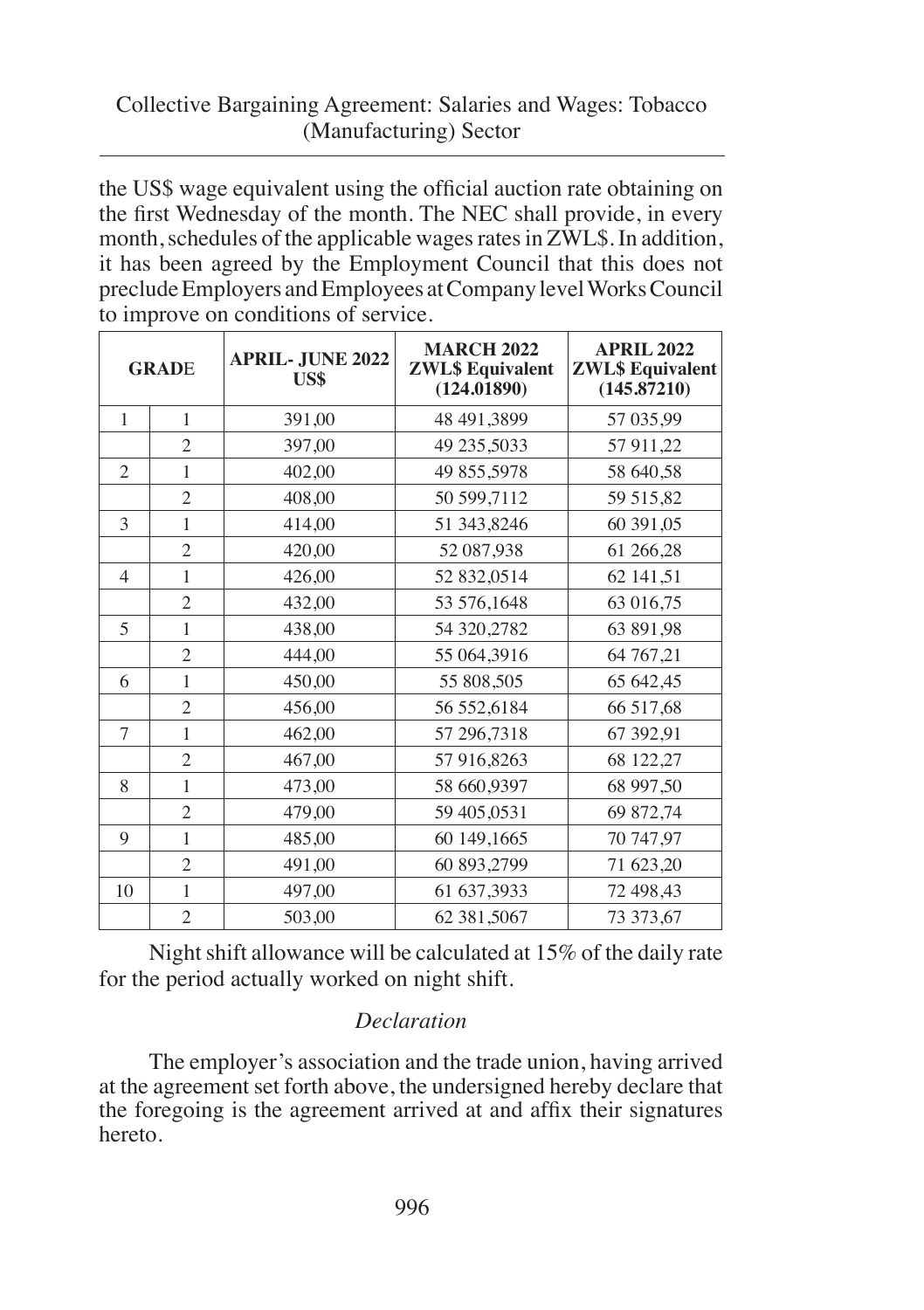Signed at Harare this 6th day of April, 2022.

A. S. CHINYAVADA, Chairperson of the Employers Association.

> E. MARIRO, General Secretary ZTIWU.

T. ZIMONDI, Chairman of the Council.